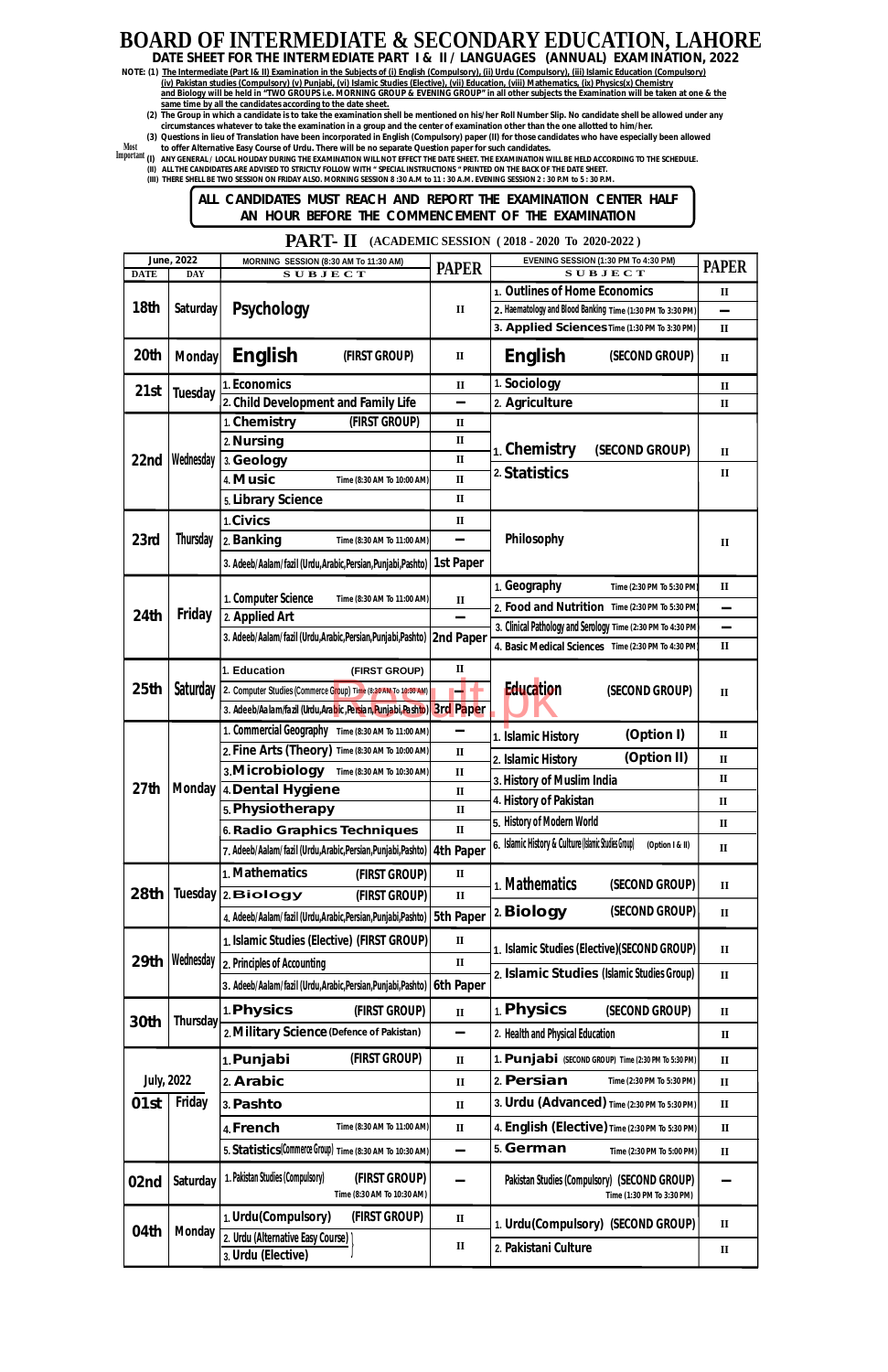|                  | <b>July, 2022</b> | MORNING SESSION (8:30A.M. to 11:30 A.M.)                    | <b>PAPER</b>   | <b>EVENING SESSION (1:30 P.M. To 4:30 P.M.)</b>                                                                                                    |              |
|------------------|-------------------|-------------------------------------------------------------|----------------|----------------------------------------------------------------------------------------------------------------------------------------------------|--------------|
| <b>DATE</b>      | <b>DAY</b>        | <b>SUBJECT</b>                                              | <b>SUBJECT</b> |                                                                                                                                                    | <b>PAPER</b> |
|                  |                   | <b>Psychology</b>                                           |                | 1. Outlines of Home Economics                                                                                                                      | I            |
| 06th             | Wednesday         |                                                             | I              | <b>Elementary Chemistry and</b><br>$\overline{2}$<br>Time (1:30 P.M. To 3:30 P.M.)<br><b>Chemical Pathology</b>                                    |              |
|                  |                   |                                                             |                | 3. Applied Sciences<br>Time (1:30 P.M. To 3:30 P.M.)                                                                                               | I            |
|                  |                   |                                                             |                | 4. Clothing and Textiles                                                                                                                           | $\equiv$     |
|                  |                   | 1. Chemistry<br>(FIRST GROUP)                               | I              |                                                                                                                                                    |              |
|                  |                   | 2. Nursing                                                  | I              |                                                                                                                                                    |              |
|                  |                   | 3. Commercial Practice (Accountancy)                        | I(i)           | (SECOND GROUP)<br>1. Chemistry                                                                                                                     | I            |
| 07th             |                   | Thursday   4. Commercial Practice (Business Correspondence) | I(i)           | 2. Statistics                                                                                                                                      | I            |
|                  |                   | 5. Geology                                                  | $\mathbf I$    | 3. Chemistry (Home Economics Group) Time (1:30 P.M. To 3:00 P.M.)                                                                                  |              |
|                  |                   | 6. Library Science                                          | I              |                                                                                                                                                    |              |
|                  |                   | 1. Islamic History                                          | I              |                                                                                                                                                    |              |
|                  |                   | 2. History of Muslim India                                  | I              | 1. <b>Geography</b><br>Old Session (2018-2020 to 2020-2022) Time (2:30 P.M. To 5:30 P.M.)<br>New Session (2021-2023) Time (2:30 P.M. To 5:30 P.M.) | I            |
| 08th             | Friday            | 3. History of Pakistan                                      | I              | 2. Elementary Anatomy and Microtechniques                                                                                                          |              |
|                  |                   | 4. History of Modern World                                  | I              | Time (2:30 P.M. To 4:30 P.M.)                                                                                                                      |              |
|                  |                   | 5. Islamic History & Culture (Islamic Studies Group)        | I              | 3. Basic Medical Sciences<br>Time (2:30 P.M. To 4:30 P.M.)                                                                                         | I            |
|                  |                   | 1. Islamic Studies (Elective) (FIRST GROUP)                 | $\mathbf I$    | 1. Islamic Studies (Elective) (SECOND GROUP)                                                                                                       | I            |
| 14th             | <b>Thursday</b>   | 2. Principles of Accounting                                 | I              | 2. Islamic Studies (Islamic Studies Group)                                                                                                         | I            |
|                  |                   |                                                             |                | 1. Mathematics (SECOND GROUP) Time (2:30 P.M. To5:30 P.M.)                                                                                         | I            |
| 15th             | <b>Friday</b>     | 1. Mathematics<br>(FIRST GROUP)                             | I              | 2. Biology (SECOND GROUP)<br>Time (2:30 P.M. To 5:30 P.M.)                                                                                         | I            |
|                  |                   | 2. Biology<br>(FIRST GROUP)                                 | I              | 3. Biology (Home Economics group)<br>Time (2:30 P.M. To 4:00 P.M.)                                                                                 |              |
|                  |                   | 1. Civics                                                   | $\mathbf I$    |                                                                                                                                                    |              |
| 16th             | <b>Saturday</b>   |                                                             |                | Philosophy                                                                                                                                         | I            |
|                  |                   | 2. Business Mathematics<br>Time (8:30 A.M. To 10:30 A.M.)   | -              |                                                                                                                                                    |              |
| 18th             | <b>Monday</b>     | <b>English</b><br>(FIRST GROUP)                             | I              | <b>English</b><br>(SECOND GROUP)                                                                                                                   | I            |
|                  |                   |                                                             |                | 1. Fine Arts (Theory)<br>Time (1:30 P.M. To 3:00 P.M.)                                                                                             | $\mathbf I$  |
|                  | <b>Tuesday</b>    |                                                             | I              | 2. Microbiology<br>Time (1:30 P.M. To 3:30 P.M.)                                                                                                   | $\mathbf I$  |
| 19th             |                   | 1. Computer Science Time (8:30 A.M. To 11:00 A.M.)          |                | 3. Dental Hygiene                                                                                                                                  | I            |
|                  |                   | 2. Home Management                                          |                | 4. Physiotherapy                                                                                                                                   | I            |
|                  |                   |                                                             |                | 5. Radio Graphics Techniques                                                                                                                       | I            |
|                  |                   |                                                             |                | 6. Military Science (War)                                                                                                                          | $\sim$       |
|                  |                   | (FIRST GROUP)<br>1. Punjabi                                 | I              | 1. Punjabi<br>(SECOND GROUP)                                                                                                                       | I            |
|                  |                   | 2. Arabic                                                   | $\mathbf I$    | 2. Persian                                                                                                                                         | I            |
| 20 <sup>th</sup> |                   | Wednesday 3. Pashto                                         | I              | 3. Urdu (Advanced)                                                                                                                                 | I            |
|                  |                   | 4. French                                                   | I              | 4. English (Elective)                                                                                                                              | I            |
|                  |                   | 5. Principles of Commerce<br>Time (8:30 A.M. To 11:00 A.M.) | -              | 5. German                                                                                                                                          | I            |
|                  |                   | 1. Physics<br>(FIRST GROUP)                                 | I              | (SECOND GROUP)<br>1. Physics                                                                                                                       | I            |
| 21st             | <b>Thursday</b>   | 2. Music<br>Time (8:30 A.M. To 10:00 A.M.)                  | $\mathbf I$    | 2. Health and Physical Education                                                                                                                   | I            |
| 22nd             | Friday            | 1. Education<br>(FIRST GROUP)                               | I              | <b>Education (SECOND GROUP) Time (2:30 P.M. To 5:30 P.M.)</b>                                                                                      | I            |
|                  |                   | 2. Principles of Economics Time (8:30 A.M. To 11:00 A.M.)   | -              |                                                                                                                                                    |              |
| 23rd             | <b>Saturday</b>   | <b>Economics</b>                                            |                | 1. Sociology                                                                                                                                       | I            |
|                  |                   |                                                             | I              | 2. Agriculture                                                                                                                                     | I            |
|                  |                   | (FIRST GROUP)<br>1. Urdu(Compulsory)                        | I              | 1. Urdu(Compulsory)<br>(SECOND GROUP)                                                                                                              | I            |

**PART- I (ACADEMIC SESSION (2018 - 2020 To 2021-2023)** 

| 25th | Monday         | 2. Urdu (Alternative Easy Course)<br>3. Urdu (Elective)                              |        | 2. Pakistani Culture                                                                               |        |
|------|----------------|--------------------------------------------------------------------------------------|--------|----------------------------------------------------------------------------------------------------|--------|
| 26th | <b>Tuesday</b> | <b>Islamic Education (Compulsory)</b><br>(FIRST GROUP)<br>Time (8:30 AM To 10:30 AM) |        | (SECOND GROUP)<br>1. Islamic Education (Compulsory)<br>Time (1:30 P.M. To 3:30 P.M.)               | m.     |
|      |                |                                                                                      | $\sim$ | 2. Ethics<br>Time (1:30 P.M. To 3:30 P.M.)                                                         | $\sim$ |
|      |                |                                                                                      |        | 3. Civic (Compulsory) (For non Muslims in lieu of Islamic Education) Time (1:30 P.M. To 3:30 P.M.) | $\sim$ |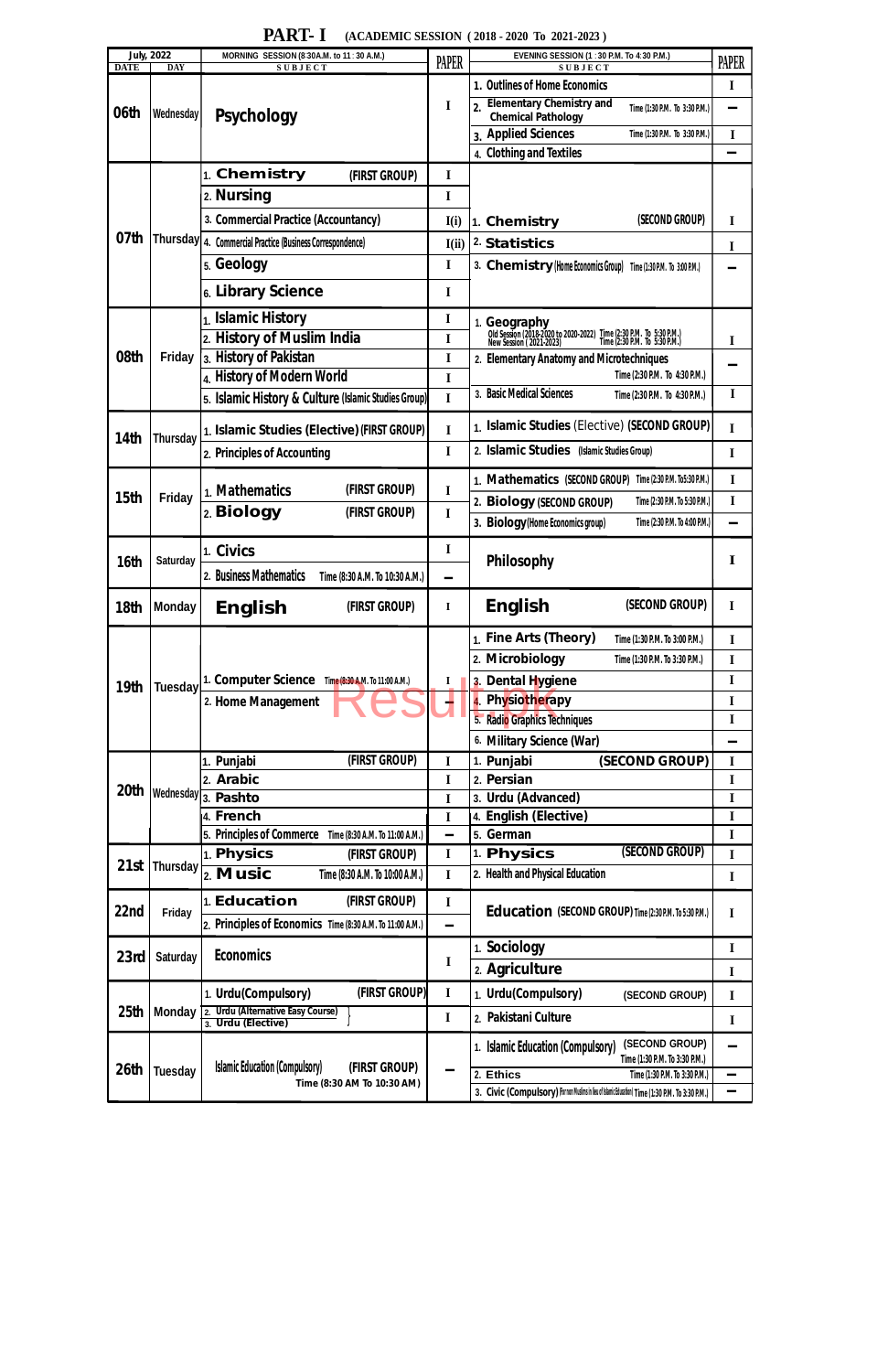## **PROGRAMME FOR INTERMEDIATE PART II ( ANNUAL) PRACTICAL EXAMINATION, 2022**

Time :-  $\left\{\begin{array}{ll}\n\text{First Bactn} \\
\text{Second Batch} \\
\text{if}\n\end{array}\right\}$ **On FridaySecond Batch :- 1:00 P.M to 4:00 P.M. 2:30 P.M to 5:30 P.M.**

**First Batch :- 8:30 A.M to 11:30 A.M.**

## **Medical Technology Group**

| Time :-                                        | First Batch :- 8:30 A.M to 10:30 A.M.<br>Second Batch :- 1:00 P.M to 3:00 P.M. |
|------------------------------------------------|--------------------------------------------------------------------------------|
| On Friday Second Batch : 2:30 P.M to 4:30 P.M. |                                                                                |
| <b>SUBJECT</b>                                 | DATE AND DAY<br><b>AUGUST, 2022</b>                                            |
| Hematology and Blood Banking - II              | 1st Monday<br>2nd Tuesday                                                      |
| Microbiology - II                              | 3rd Wednesday<br>4th Thursday                                                  |
| <b>Clinical Pathology and Serology - II</b>    | 05th Friday<br>06th Saturday                                                   |
| <b>Basic Medical Sciences - II</b>             | 12th Friday                                                                    |
| <b>Applied Sciences - II</b>                   | 13th Saturday                                                                  |
| Dental Hygiene - II                            | 15th Monday                                                                    |
| Radio Graphics Techniques - II                 | 16th Tuesday                                                                   |
| <b>Physiotherapy - II</b>                      | 17th Wednesday                                                                 |

| <b>SUBJECT</b>                                                         | DATE AND DAY                                                                                                                                            | <b>SUBJECT</b>                                                                                                                                      | <b>DATE AND DAY</b>                                                                                                                                    |
|------------------------------------------------------------------------|---------------------------------------------------------------------------------------------------------------------------------------------------------|-----------------------------------------------------------------------------------------------------------------------------------------------------|--------------------------------------------------------------------------------------------------------------------------------------------------------|
| <b>Science Group</b>                                                   | <b>JULY, 2022</b>                                                                                                                                       | <b>Humanities Group</b>                                                                                                                             | <b>JULY, 2022</b>                                                                                                                                      |
|                                                                        | 29th Friday<br>30th Saturday<br>AUGUST, 2022<br>1st Monday<br>2nd Tuesday<br>3rd Wednesday<br>4th Thursday<br>5th Friday<br>6th Saturday<br>12th Friday | 1. Psychology<br>2. Outlines of Home Economics                                                                                                      | 29th Friday<br>30th Saturday<br><b>AUGUST, 2022</b><br>1st Monday<br>2nd Tuesday<br>3rd Wednesday<br>4th Thursday<br>5th Friday<br><b>6th Saturday</b> |
| <b>PHYSICS</b><br><b>CHEMISTRY</b>                                     | 13th Saturday<br>15th Monday<br>16th Tuesday<br>17th Wednesday<br>18th Thursday                                                                         | 1. Agriculture (with NoteBook)<br>2. Nursing<br>3. Library Science<br>4. Applied Art (Home Economics Group)                                         | 3rd Wednesday<br>4th Thursday<br>5th Friday<br>6th Saturday                                                                                            |
|                                                                        | 19th Friday<br>20th Saturday<br>23rd Tuesday<br>24th Wednesday<br>25th Thursday<br>26th Friday<br>27th Saturday<br>29th Monday<br>30th Tuesday          | <b>Statistics</b><br>1.<br><b>Health &amp; Physical Education</b><br>2.<br><b>Child Development and Family Life</b><br>3.<br>(Home Economics Group) | 12th Friday<br>13th Saturday<br>15th Monday<br>16th Tuesday<br>17th Wednesday<br>18th Thursday<br>19th Friday<br>20th Saturday<br>22nd Monday          |
|                                                                        | 31st Wednesday<br><b>JULY, 2022</b>                                                                                                                     | 1. French<br>2. German<br>3. Type English/Urdu (Commerce Group)                                                                                     | 17th Wednesday                                                                                                                                         |
|                                                                        | 29th Friday<br>30th Saturday<br><b>AUGUST, 2022</b><br>1st Monday                                                                                       | 2. Music<br>1 Geology<br>3. Geography<br>4. Food and Nutrition (Home Economics Group)                                                               | 18th Thursday<br>19th Friday<br>20th Saturday<br>22nd Monday                                                                                           |
| <b>BIOLOGY</b>                                                         | 2nd Tuesday<br>3rd Wednesday<br>4th Thursday<br>12th Friday                                                                                             | <b>Fine Arts (Figure Composition)</b>                                                                                                               | 23rd Tuesday<br>24th Wednesday<br>25th Thursday                                                                                                        |
| <b>Computer Science</b><br><b>Computer Studies</b><br>(Commerce Group) | 13th Saturday<br>15th Monday<br>16th Tuesday<br>17th Wednesday                                                                                          | Fine Arts (Still Life or Life Drawing)                                                                                                              | 26th Friday<br>27th Saturday<br>29th Monday                                                                                                            |
|                                                                        | 18th Thursday<br>23rd Tuesday<br>24th Wednesday<br>25th Thursday<br>26th Friday<br>27th Saturday<br>29th Monday                                         | <b>Fine Arts (Design)</b><br>Fine Arts (Exhibition of Work)                                                                                         | 30th Tuesday<br>31st Wednesday<br><b>SEPTEMBER, 2022</b><br><b>1st Thursday</b><br>2nd Friday<br>3rd Saturday<br>5th Monday                            |